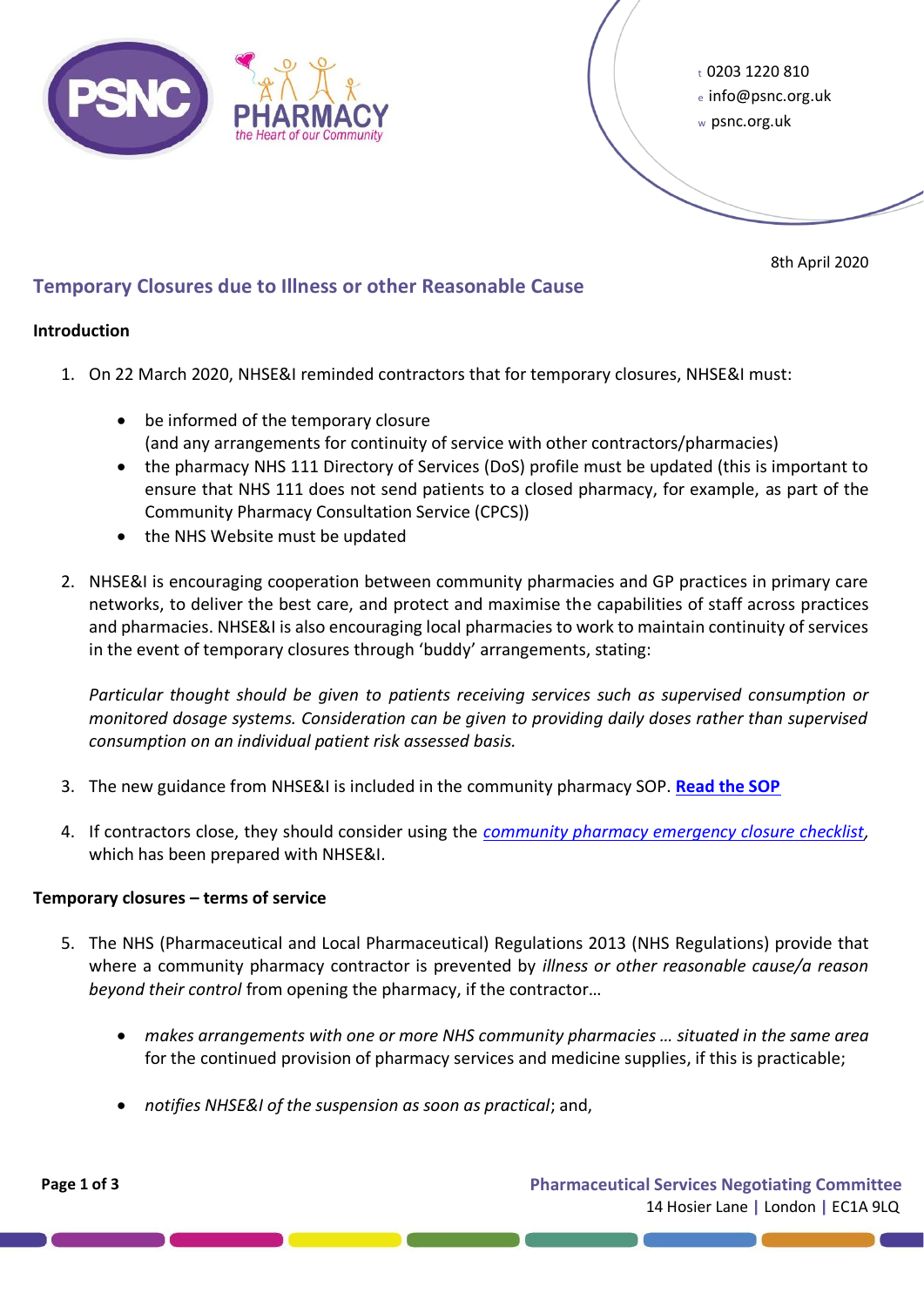

• *uses all reasonable endeavours* to re-open the pharmacy;

… the contractor will not be in breach of the terms of service under the NHS Regulations. (Paragraph 23 of schedule 4 of the NHS Regulations.) Considering each relevant aspect:

### *illness or other reasonable cause/a reason beyond their control.*

6. Staff illness with COVID-19, or suspected staff illness, self-isolating for public protection; or other reasonable cause associated with the coronavirus pandemic, for example, closure of the pharmacy for a deep clean, are clearly circumstances beyond the control of the contractor that may result in closure of the pharmacy for a shorter or longer period of time.

#### *makes arrangements with one or more NHS community pharmacies … situated in the same area*

- 7. Community pharmacy is committed to providing pharmacy services and the provision of medicines to patients and the public, particularly during this crucial time. If it is necessary for a pharmacy to close, the continued provision of services in the area is expected, so far as this is practicable. Therefore, pharmacy contractors are encouraged to have 'buddy arrangements' with one or more other NHS pharmacies in the same area, so that when they are closed temporarily, members of the public can obtain medicines from one or more other nearby pharmacies. Such arrangements may already be part of a contractor's business continuity arrangements.
- 8. The longer a pharmacy is closed, the more likely it will be practicable for a pharmacy contractor to make such arrangements with other pharmacies in the area. Local Pharmaceutical Committees (LPCs) are willing to advise contractors, as appropriate.

## *notifies NHSE&I of the suspension as soon as practical*

- 9. NHSE&I should be informed of the temporary closure as soon as practicable using the relevant form (annex 14 – unplanned temporary suspension of services), which is available on the NHSE&I website; or by using another suitable form.
- 10. NHSE&I should also be informed of the arrangements made with one or more NHS community pharmacies for the period or temporary closure - the 'buddy arrangements'.
- 11. Pinnacle Health Partnership is providing a PharmOutcomes module to all community pharmacies in England free of charge during the outbreak, which can be used to notify your LPC of your current business stress level and can also generate a notification form, for you to print and send to NHSE&I as formal notification of any temporary closure.

#### *uses all reasonable endeavours* to re-open the pharmacy

12. Pharmacy contractors are expected to use all reasonable efforts to re-open for the contracted core and supplementary hours, subject to ongoing pressures associated with the outbreak.

**Page 2 of 3 Pharmaceutical Services Negotiating Committee** 14 Hosier Lane **|** London**|** EC1A 9LQ